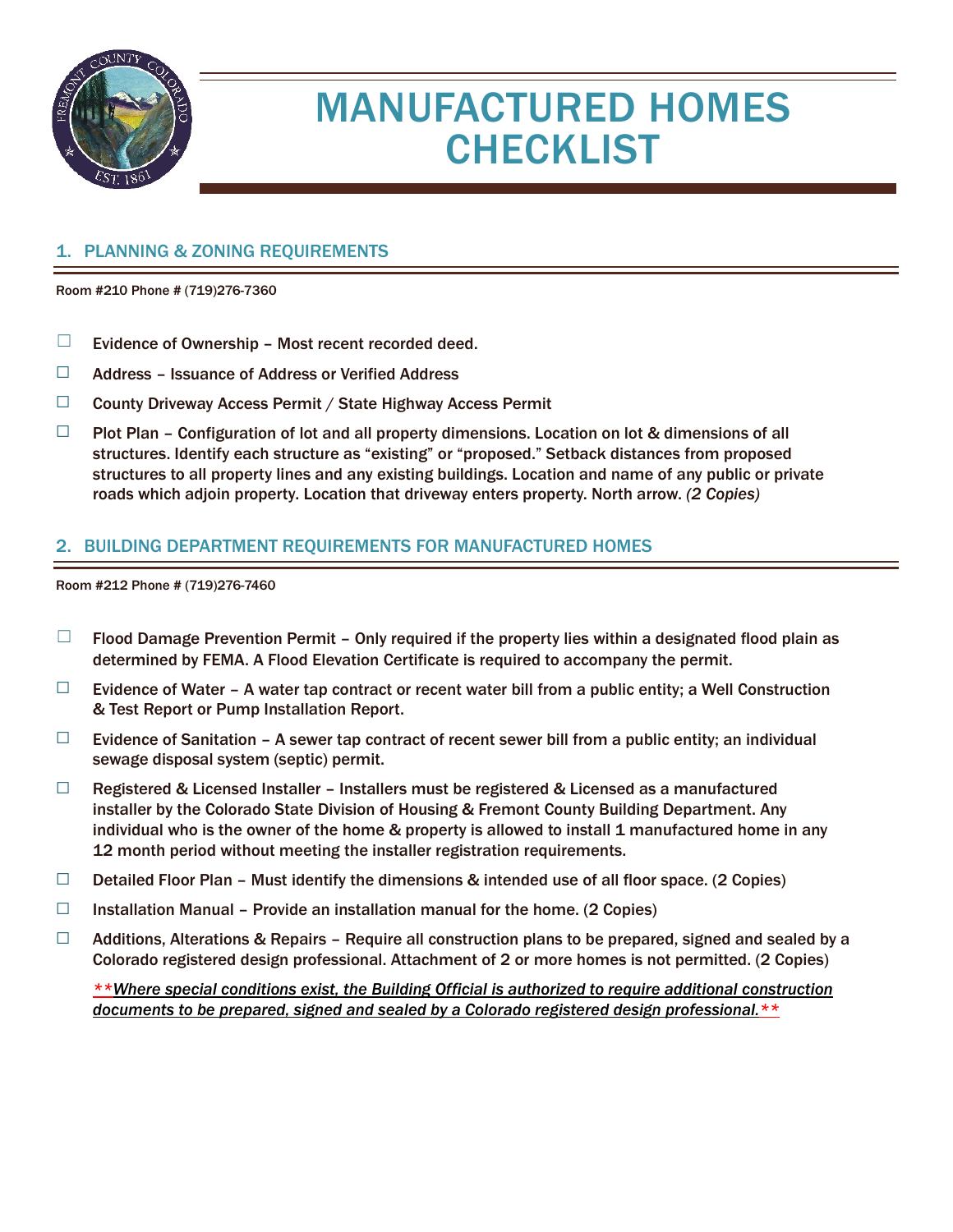### **Manufactured Housing Installation Program Owner Installer Disclosure Statement**

The State of Colorado, Manufactured Housing Installation Program (MHIP), allows individual home and property owners to install no more than one manufactured home in any twelve-month period without meeting the installer registration requirements of the program. Home/property owners should carefully consider the liabilities and responsibilities that will be accepted by the home/property owner installing a manufactured home under this program provision.

By signing this document, the home/property owner understands and accepts the following:

- 1. Any damage that occurs to the home during transportation to the installation site must be reported to the transport company and the shipment originator (dealer, manufacturer) immediately. Serious damage will prevent the home from being set until repaired to factory or other approved specifications. Professional engineering may be required.
- 2. The manufactured home must be installed in accordance with the approved engineered foundation design. In any case where engineering is not required (single wide units only), the home shall be installed in compliance with one of the adopted alternate standards; 1) manufacturer's written installation instructions or; 2) HUD Permanent Foundations Guide for Manufactured Housing.
- 3. A Fremont County Building Permit must be obtained prior to starting the installation. The Building Permit will serve as the required Installation Authorization. The Fremont County Building Department will provide all inspections and affix the Certification Insignia upon completion.
- 4. Required inspections must be coordinated. Inspection approval shall be required prior to covering up work. Final installation approval and affixing the installation Certification Insignia is required prior to occupying the home.
- 5. The home/property owner acting as the installer is responsible for correcting all installation deviations as required, including the work done by subcontractors on the job.

| Signature<br>Date<br>Signed This Signed This<br>Day Of<br>20<br>Month<br>Date<br>Year<br>By (Please Print):<br>the contract of the contract of the contract of the contract of the contract of<br>My Commission Expires:<br><b>Notary Signature:</b> |  |  | <b>First Name</b> |  | Middle Initial |
|------------------------------------------------------------------------------------------------------------------------------------------------------------------------------------------------------------------------------------------------------|--|--|-------------------|--|----------------|
|                                                                                                                                                                                                                                                      |  |  |                   |  |                |
|                                                                                                                                                                                                                                                      |  |  |                   |  |                |
|                                                                                                                                                                                                                                                      |  |  |                   |  |                |
|                                                                                                                                                                                                                                                      |  |  |                   |  |                |
|                                                                                                                                                                                                                                                      |  |  |                   |  |                |
|                                                                                                                                                                                                                                                      |  |  |                   |  |                |
|                                                                                                                                                                                                                                                      |  |  |                   |  |                |
|                                                                                                                                                                                                                                                      |  |  |                   |  |                |
|                                                                                                                                                                                                                                                      |  |  |                   |  |                |
|                                                                                                                                                                                                                                                      |  |  |                   |  |                |
|                                                                                                                                                                                                                                                      |  |  |                   |  |                |
|                                                                                                                                                                                                                                                      |  |  |                   |  |                |
|                                                                                                                                                                                                                                                      |  |  |                   |  |                |